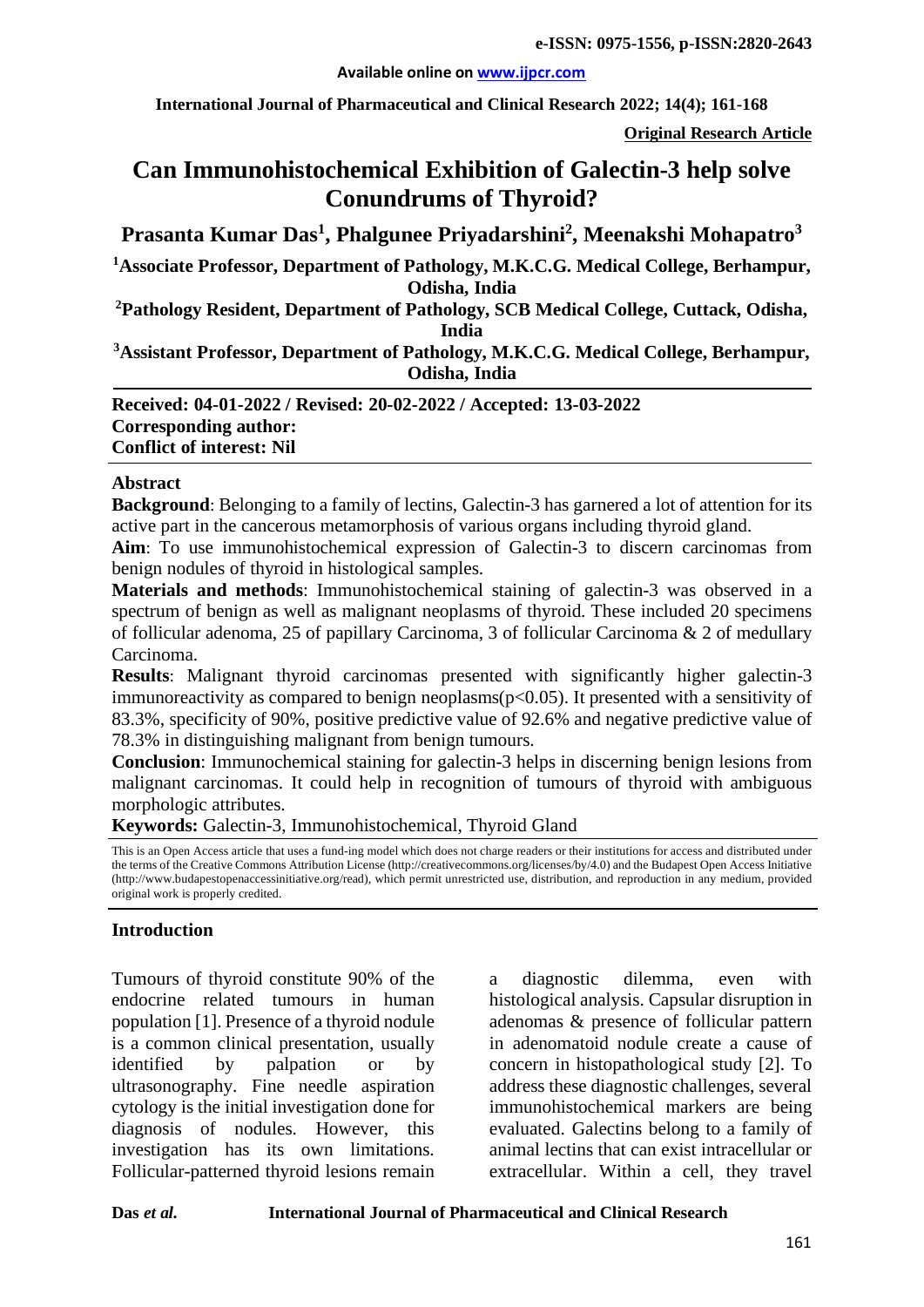between the nucleus and cytoplasm. They participate in important processes like premRNA splicing, regulating cell growth, cell-cycle progression as well as apoptosis [3]. Galectin-3 could contribute significantly as a diagnostic tool, being significantly expressed in malignancies in contrast to benign tumours.

## **Aim**

Use of immunohistochemical expression of galectin-3 to distinguish malignant from benign nodules of thyroid in histological samples

# **Materials & Methods**

This study was accomplished in Dept of Pathology of MKCG medical college & hospital during the period of 2017 to 2019. Specimens were collected from fifty patients who underwent operation for both benign & malignant thyroid lesions in our institute. Detailed clinical history was taken regarding age, sex, size of tumour as well as local & distant metastasis. This study was conducted after obtaining consent from the Institutional Ethics Committee. All the gross specimens were fixed in 10% formalin, processed in automated tissue processor, embedded in paraffin wax & subjected to staining with haematoxylin & eosin stain. Histopathological evaluations were performed on the specimens received and the final diagnosis was made in accordance with World Health Organization classification. The histopathological report was regarded as gold standard for statistical purposes. The histopathological interpretation of the thyroid lesions was as follows: 20 cases of follicular adenoma, 25 of papillary carcinoma, 3 of follicular carcinoma & 2 of medullary carcinoma.

**Inclusion criteria:** Histopathologically diagnosed benign & malignant neoplastic cases of thyroid.

**Exclusion criteria:** Inadequate biopsies, tissue samples with inadequate material or with necrosis or haemorrhage & patient denying consent.

All 50 specimens were exposed to immunohistochemical assessment utilizing anti-human Galectin-3 mouse monoclonal antibody. Sections were deparaffinised & rehydrated. Antigen retrieval agent used was Tris buffered saline (adjusted to pH7.4) in a domestic pressure cooker. Slides were then allowed to come to room temperature. Peroxidase block was performed. Later primary antibody i.e anti-human monoclonal galectin-3 antibody (ready to use) was put in for 60mins & washed. This was followed by secondary antibody i.e. polymer horseradish peroxidase (HRP) for 30mins, followed by washing. In the end, Diaminobenzidine tetrahydrochloride (DAB) chromogen was applied for few minutes & counter staining was accomplished using Harry's Haematoxylin. Slides were mounted in DPX & observed under a microscope.

Positive control - papillary carcinoma of thyroid.

Negative control - elimination of the primary Galectin-3 antibody Interpretation of immunostaining [4,5]

Grade-1 was given when  $\langle 5\% \rangle$  of cells stained positive for galectin-3, Grade-2 when  $\langle 50\%$  of cells stained positive & Grade-3 when proportion of stained cells were  $> 50\%$ . The staining intensity was graded on a scale of 0 to 3 where 0 refers to no staining, 1+ weak staining, 2+ moderate staining  $& 3+$  strong staining. It expressed itself in cytoplasm & nucleus as well. Cases that showed cytoplasmic and/or nuclear staining (>5% of tumour cells), irrespective of the intensity, were considered positive for Galectin-3. Calculations regarding sensitivity, specificity, positive and negative predictive values were done. Data analysis was done. Chi-square test was used to calculate P-value  $(p<0.05$  was taken as statistically significant).

### **Results**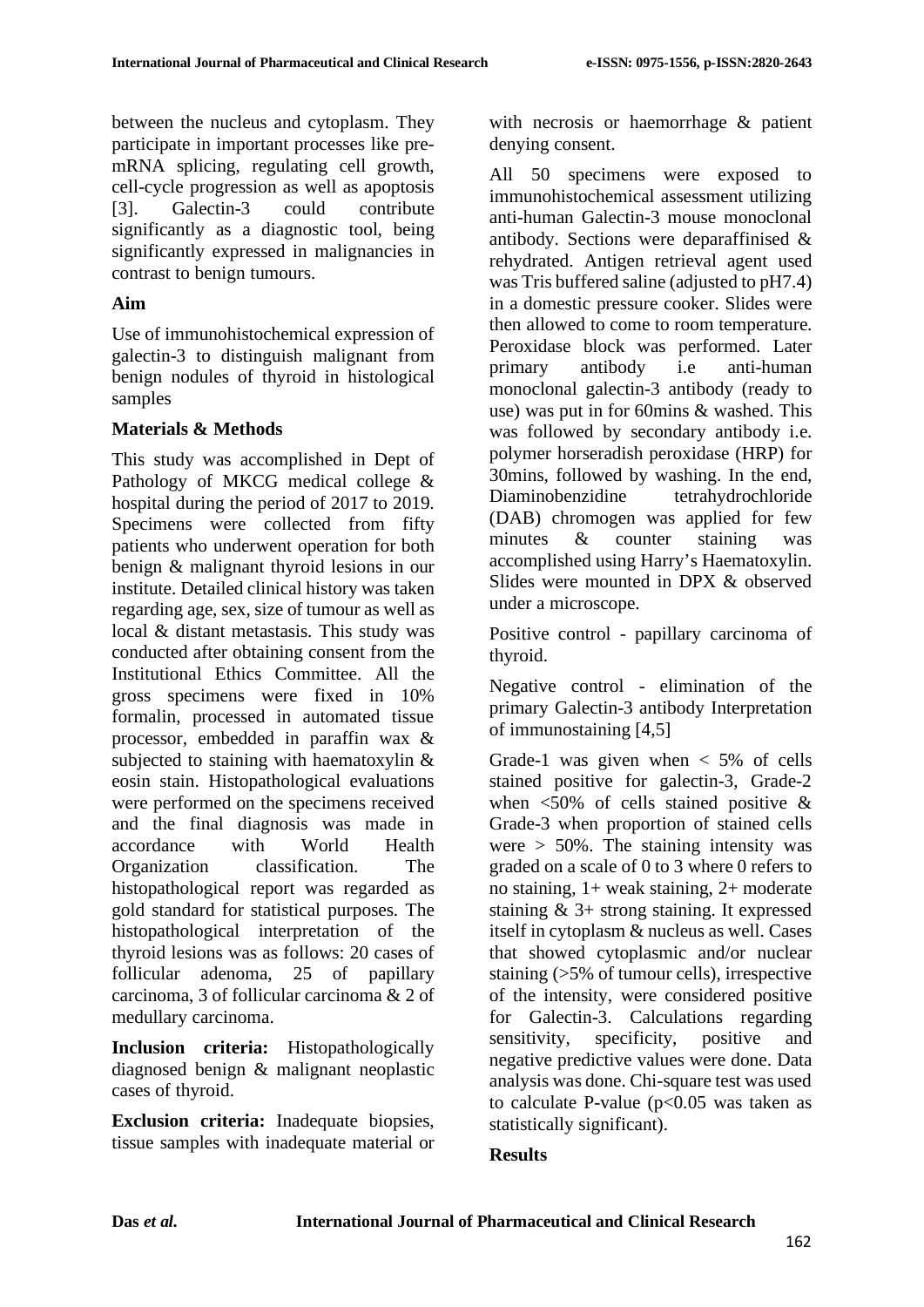In the current study, majority of the benign neoplasms were seen in 20-29 age group, while malignant neoplasms were seen in 30-39 age group. (Fig-1)



**Figure 1: Graph Representative of Distribution of Age**

Females outnumbered males in both benign (85%) & malignant cases (80%) (Fig-2)



**Figure 2: Sex distribution graph**

In the present study, malignant neoplasms (30) were seen more commonly than benign neoplasms (20) (Fig-3). The predominant neoplasm was papillary carcinoma (25), followed by follicular adenoma (20), follicular carcinoma (3) & lastly medullary carcinoma (2).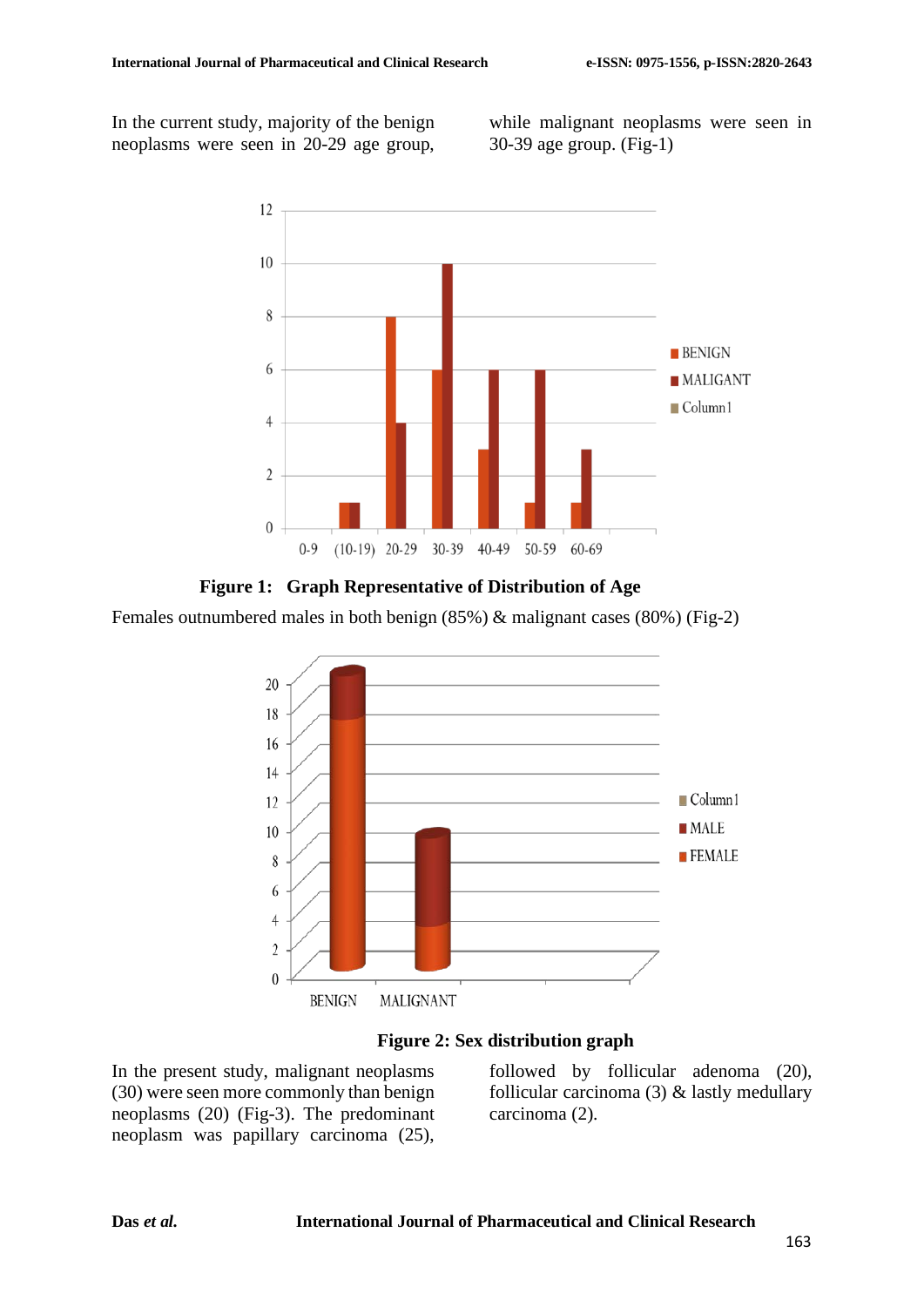

**Figure 3: Types of neoplasms**

Papillary carcinoma of thyroid: H&E stain, 100X; Galectin-3 immunoexpression, 100X shows strong staining.



Papillary microcarcinoma: H&E,100X; Galectin-3 immunoexpression, 400X; highlights strong staining



Follicular carcinoma: H&E, 40X; capsular infiltration; Galectin-3 immunoexpression 400X; shows strong staining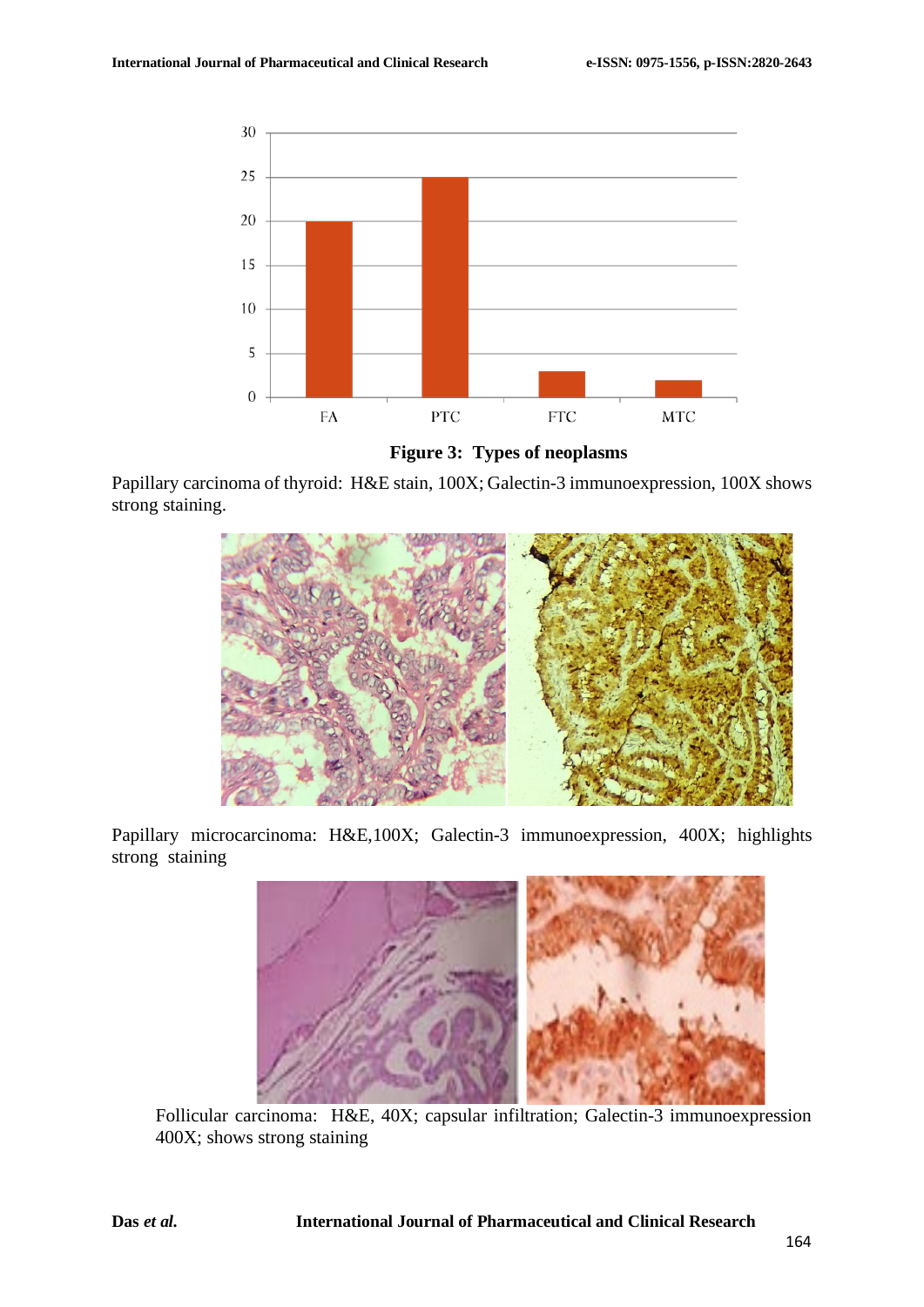

Follicular adenoma: H&E, 400X; Galectin-3 immunoexpression ,400X; absent in tumour cells



**Table 1: Results of galectin-3 immunohistochemical staining**

| <b>HISTOLOGIC</b><br><b>DIAGNOSIS</b> | <b>NO OF</b><br><b>CASES</b> | <b>I GRADE</b> | <b>P SCORE</b> | <b>INTERPRETATION</b> |
|---------------------------------------|------------------------------|----------------|----------------|-----------------------|
| <b>FOLLICULAR</b><br><b>ADENOMA</b>   | 18                           | $\theta$       | $\overline{0}$ | <b>NEGATIVE</b>       |
| $(total-20)$                          | $\overline{1}$               | 3              | $\overline{2}$ | <b>POSITIVE</b>       |
|                                       | $\mathbf{1}$                 | $\overline{2}$ | $\overline{2}$ | <b>POSITIVE</b>       |
| <b>PAPILLARY</b><br><b>CARCINOMA</b>  | 18                           | 3              | 3              | <b>POSITIVE</b>       |
| $(total-25)$                          | $\overline{4}$               | 3              | $\overline{2}$ | <b>POSITIVE</b>       |
|                                       | $\mathbf{1}$                 | $\overline{2}$ | 3              | <b>POSITIVE</b>       |
|                                       | $\mathbf{1}$                 | $\mathbf{1}$   | $\mathbf{1}$   | <b>NEGATIVE</b>       |
|                                       | $\mathbf{1}$                 | $\overline{O}$ | $\overline{0}$ | <b>NEGATIVE</b>       |
| <b>FOLLICULAR</b><br><b>CARCINOMA</b> | $\mathbf{1}$                 | $\mathbf{1}$   | $\mathbf{1}$   | <b>NEGATIVE</b>       |
|                                       | $\mathbf{1}$                 | 3              | $\overline{2}$ | <b>POSITIVE</b>       |
|                                       | $\mathbf{1}$                 | $\overline{3}$ | $\overline{2}$ | <b>POSITIVE</b>       |
| <b>MEDULLARY</b><br><b>CARCINOMA</b>  | $\mathbf{1}$                 | $\mathbf{1}$   | $\mathbf{1}$   | <b>NEGATIVE</b>       |
|                                       | $\mathbf{1}$                 | $\Omega$       | $\overline{0}$ | <b>NEGATIVE</b>       |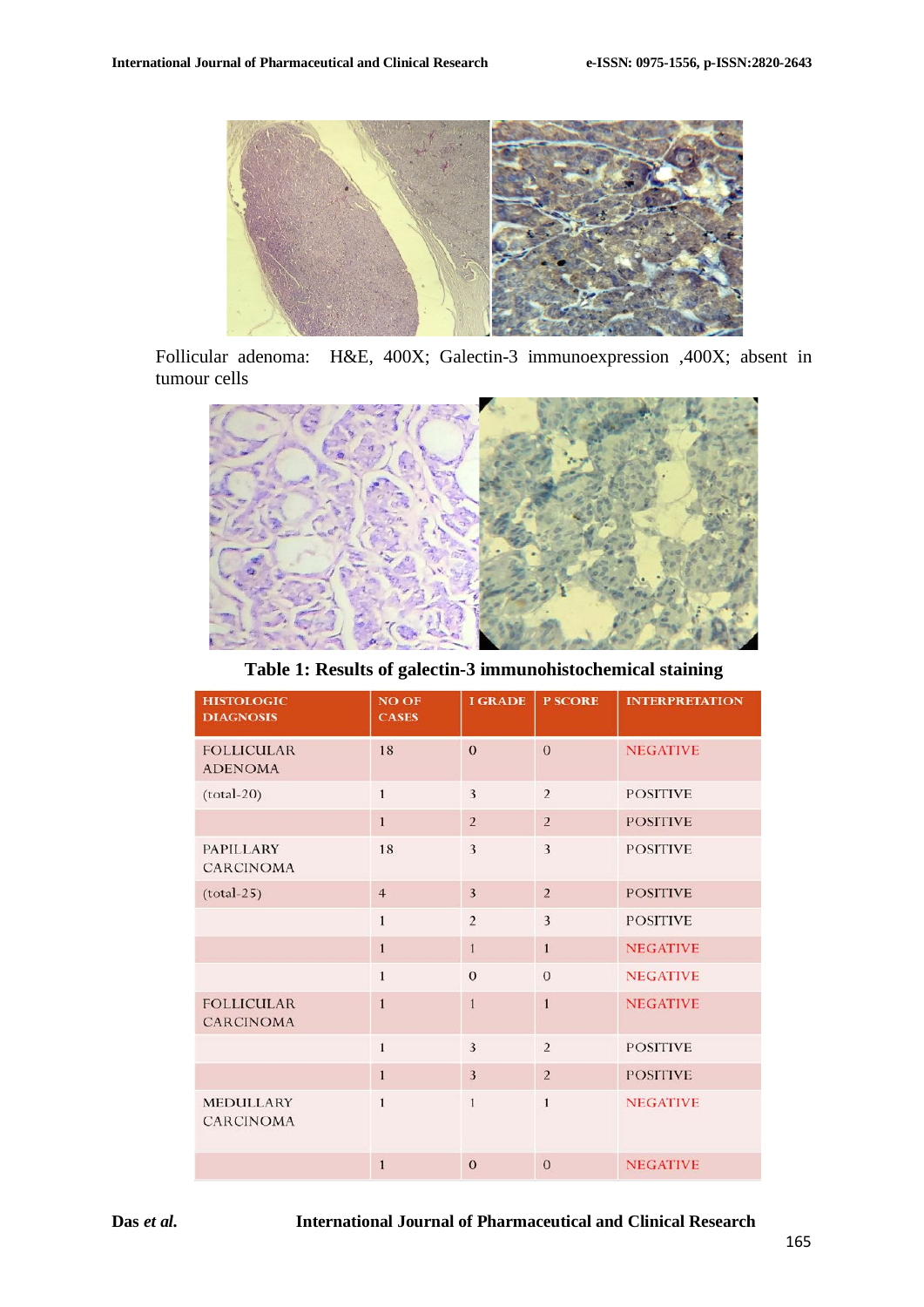Table 1 depicts all the neoplasms analysed for Galectin-3 immunostaining. Intensity grade & proportion score was also represented. Marked immunoexpression of Galectin-3 was seen in malignant lesions (25/30) in comparison to benign lesions (2/20). It was found to have a sensitivity of 83.3%, specificity of 90%, positive predictive value of 92.6% and negative predictive value of 78.3% in distinguishing malignant carcinomas from benign lesions.

Of the total no of papillary carcinomas (25), 23 cases (92%) presented with positive staining while 2 cases (8%) were negative.18 cases presented with strong staining (3+) of more than 50% of cells (grade 3), 4 cases with cells below 50% (grade-2) with intense staining  $(3+)$  & 1 case showed moderately intense staining  $(2+)$  of more than 50% of cells (grade-3). Of the total no of follicular carcinomas, 2 were positive for galectin-3 with cells below 50% (grade-2) showing strong staining (3+). 2 cases of Medullary carcinoma gave negative results. Immunoexpression for galectin-3 was absent in 18/20 cases (90%) of follicular adenoma, while positivity was observed in two cases (10%) which included one case with cells below 50% (grade-2) showing strong intensity  $(3+)$  & another case with cells below 50% (grade-2) showing moderate staining (2+).

### **Discussion**

Galectin-3 seems like a novel molecular marker for evaluation of neoplasms of

thyroid. Our study findings are similar to previous reports that have shown its overexpression in thyroid cancerous lesions [6-9]. As per studies done by Prasad et al [6] the sensitivity and specificity for discriminating between benign  $\&$ discriminating between benign & cancerous lesions were 92% & 90% in comparison to 84% & 90% respectively in our study. Orlandi et al [7] examined its immunoexpression on 29 specimens of follicular adenomas, 17 of follicular carcinomas & 18 of papillary carcinomas. Malignant lesions presented with 100% positivity while only 9% of follicular adenomas showed positivity. Park et al [8] examined immunohistochemical appearance for 6 markers which included galectin-3 in 295 thyroid lesions and inferred that it was a useful marker to distinguish between cancerous & benign growth. Bartolazzi et al [9] deduced that its sensitivity and specificity in differentiating benign & cancerous lesions were more than 99% & 98% respectively after assessing 1009 lesions of thyroid. Previous studies show that it was overexpressed in 90-100% of cases of papillary carcinoma [6-10]. Our study also presented with significantly higher expression (92%) of galectin-3 in papillary carcinomas. Its positive expression was also spotted in a case of papillary micro carcinoma. Such findings were also detected by Cvejic et al [10] as well & it was assumed that it might be involved in malignant alteration. Comparative study of galectin-3 immuno expression in neoplasms of thyroid [4,6,7,8,9]

| <b>STUDY</b>     | Papillary | Follicular | Medullary | Follicular |
|------------------|-----------|------------|-----------|------------|
|                  | carcinoma | carcinoma  | carcinoma | adenoma    |
| Weber KB et al   | 92%       | 44%        |           | 31%        |
| Prasad et al     | 94%       | 66%        |           | 10%        |
| Orlandi et al    | 100%      | 100%       |           | 10%        |
| Park et al       | 99%       | 64%        |           | 2.9%       |
| Bartolazzi et al | 97%       | 96%        | 43%       | 3%         |
| Present study    | 92%       | 67%        | 0%        | 10%        |

# **Table 2: Papillary, Follicular, Medullary carcinoma and Follicular adenoma**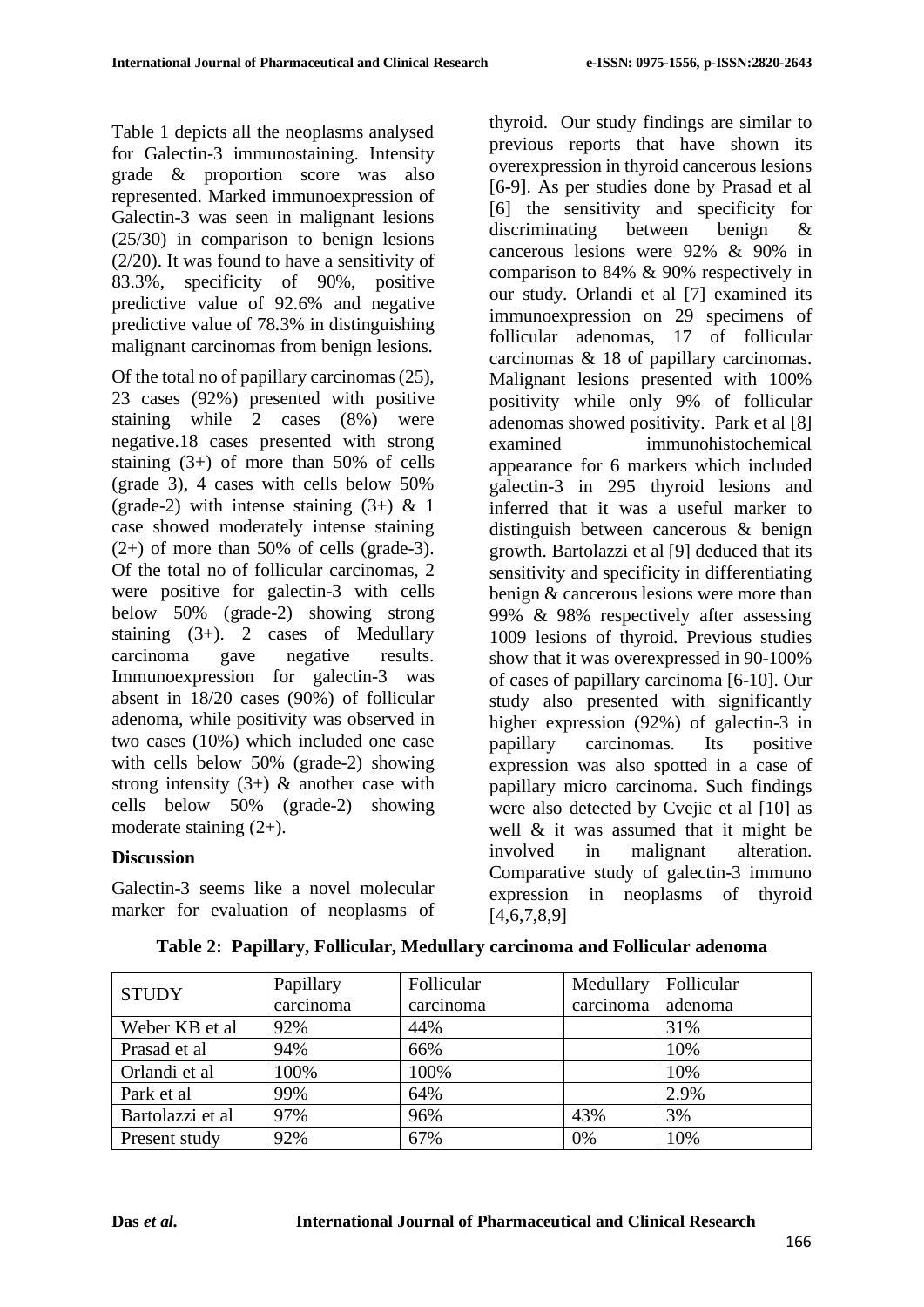Bartolazzi et al & XU XC et el detected galectin-3 expression in 95% and 100% of follicular carcinoma cases respectively [9,11]. Its positive response was also reported in 64% of cases of follicular carcinoma as per Cvejic et al [10]. Our study shows 67% positivity. In the present study, there were 2 cases of medullary carcinomas without lymph node metastasis. Few studies have been done on galectin-3 immunoexpression on medullary carcinoma of thyroid [9,11]. Galectin-3 is not helpful for detecting medullary carcinoma, as they have a different line of origin(C-cell) [11]. Most studies identified galectin-3 expression to be positive in the range of 0-31% in reference to follicular adenomas [7,12,13,14,]. Our study shows galectin-3 positivity in 2 cases of follicular adenoma (10%). Aiad et al [15] presumed that its positive expression in adenomas may indicate an underlying cancerous transformation. Chiu et al [12] called for a standardized methodology for clinical application of Galectin-3 as an adjunct aid to histopathology for discriminating between cancerous and benign nodules. Since the thyroid follicular cells contain an increased value of endogenous biotin, studies suggest being cautious while employing avidin-based identification system in the absence of biotin blockade [5]. In the current study, polymeric HRP linker antibody conjugates have been employed. Galectin-3 immunoreactivity is quite high in malignant carcinomas in contrast to benign lesions  $(p<0.05)$ . It expresses a sensitivity of 83.3%, specificity of 90%, positive predictive value of 92.6% and negative predictive value of 78.3%. Previous studies along with present study indicate that it is a sensitive immunohistochemical marker which can aid in discrimination between malignant & benign neoplasms. Even though present study showed decreased galectin-3 immunostaining in follicular adenoma in contrast to follicular carcinoma, the no of

cases of follicular carcinomas are very few to arrive at a concrete agreement.<sup>[16]</sup>

# **Conclusion**

Galectin-3 appears to be useful in discerning between benign lesions & malignant carcinomas. It is exceptionally useful in diagnosis of Papillary carcinoma & its variants. As per literature, it might help in preoperative diagnosis of neoplasms termed as "follicular tumour, suspected of neoplasm". Being highly expressed in thyroid cancer & uncommonly in noncancerous lesions, it paves the path for future research regarding its role in therapy for thyroid cancer. Galectin-3 can't be used in isolation to detect thyroid malignancy. Standardized methodologies for immunohistochemical techniques & interpretation will surely affect its understanding in thyroid tumours.

# **Reference**

- 1. Sethi K, Sarkar S, Das S, Mohanty B, Mandal M. Biomarkers for the diagnosis of thyroid cancer.
- 2. Fischer S, Asa SL. Application of immunohistochemistry to thyroid neoplasms.
- 3. Hayam AA, Kandil MA, Asaad NY, El-Kased AM, and El-Goday SF. Galectin-3 Immunostaining in Cytological and Histopathological Diagnosis of Thyroid Lesions.
- 4. Weber KB, Shroyer KR, Heinz DE, Nawaz S, Said MS, Haugen BR. The use of a combination of galectin-3 and thyroid peroxidase for the diagnosis and prognosis of thyroid cancer. Am J Clin Pathol. 2004;122:524-31.
- 5. Herrmann ME, LiVolsi VA, Pasha TL, Roberts SA, Wojcik EM, Baloch ZW. Immunohistochemical expression of galectin-3 in benign and malignant thyroid lesions. Arch Pathol Lab Med. 2002;126:710–13.
- 6. Prasad ML, Pellegata NS, Huang Y, Nagaraja HN, de la Chapelle A, Kloos RT. Galectin-3, fibronectin-1, CITED-1, HBME1 and cytokeratin-19